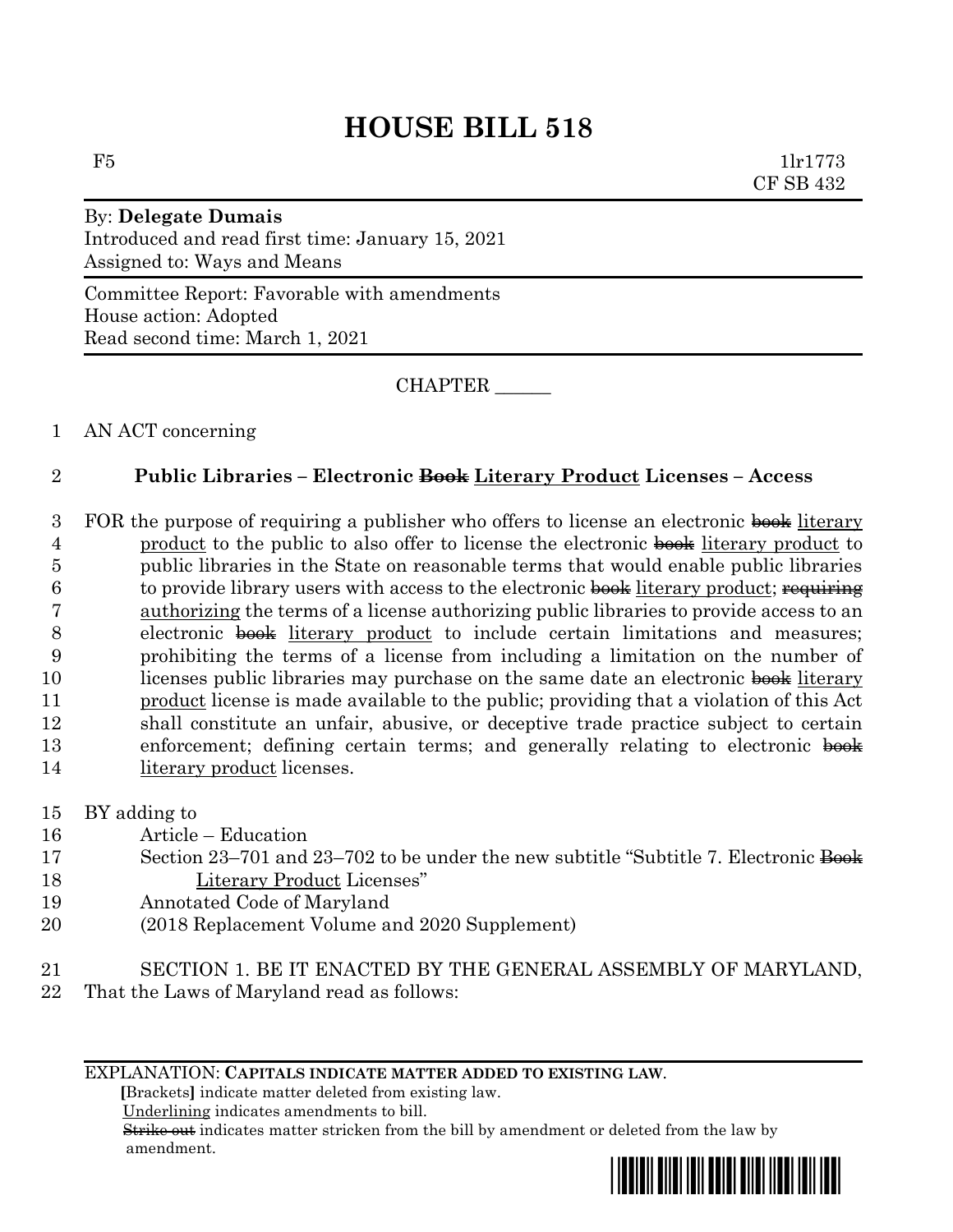|                                      | <b>HOUSE BILL 518</b><br>$\overline{2}$                                                                                                                                                                                                                                                                                                                                                              |
|--------------------------------------|------------------------------------------------------------------------------------------------------------------------------------------------------------------------------------------------------------------------------------------------------------------------------------------------------------------------------------------------------------------------------------------------------|
| $\mathbf{1}$                         | <b>Article - Education</b>                                                                                                                                                                                                                                                                                                                                                                           |
| $\overline{2}$                       | SUBTITLE 7. ELECTRONIC BOOK LITERARY PRODUCT LICENSES.                                                                                                                                                                                                                                                                                                                                               |
| 3                                    | $23 - 701.$                                                                                                                                                                                                                                                                                                                                                                                          |
| 4<br>5                               | IN THIS SUBTITLE THE FOLLOWING TERMS HAVE THE MEANINGS<br>(A)<br>INDICATED.                                                                                                                                                                                                                                                                                                                          |
| 6                                    | "ELECTRONIC BOOK LITERARY PRODUCT" MEANS A:<br>(B)                                                                                                                                                                                                                                                                                                                                                   |
| $\overline{7}$<br>8<br>9             | A TEXT DOCUMENT THAT HAS BEEN CONVERTED INTO OR<br>(1)<br>PUBLISHED IN A DIGITAL FORMAT THAT IS READ ON A COMPUTER, TABLET, SMART<br>PHONE, OR OTHER ELECTRONIC DEVICE; OR                                                                                                                                                                                                                           |
| 10<br>11<br>12                       | AN AUDIO RECORDING OF A TEXT DOCUMENT, READ OUT LOUD IN<br>(2)<br>A FORMAT THAT IS LISTENED TO ON A COMPUTER, TABLET, SMART PHONE, OR<br>OTHER ELECTRONIC DEVICE.                                                                                                                                                                                                                                    |
| 13<br>14<br>15<br>16<br>17           | "PUBLISHER" MEANS A PERSON IN THE BUSINESS OF MANUFACTURING,<br>(C)<br>PROMULGATING, AND SELLING BOOKS, AUDIO BOOKS, JOURNALS, MAGAZINES,<br>NEWSPAPERS, OR OTHER LITERARY PRODUCTIONS, INCLUDING THOSE IN DIGITAL<br>FORM, THAT CONSIST OF TEXT, IMAGERY, OR BOTH AUDIO RECORDINGS, OR ANY<br>COMBINATION OF TEXT, IMAGE, AND AUDIO RECORDING.                                                      |
| 18<br>19                             | "UNFAIR, ABUSIVE, OR DECEPTIVE TRADE PRACTICES" HAS THE<br>(D)<br>MEANING STATED IN § 13-301 OF THE COMMERCIAL LAW ARTICLE.                                                                                                                                                                                                                                                                          |
| $20\,$                               | $23 - 702.$                                                                                                                                                                                                                                                                                                                                                                                          |
| 21<br>22<br>23<br>24<br>$25\,$<br>26 | SUBJECT TO SUBSECTIONS (B) AND (C) OF THIS SECTION, A PUBLISHER<br>(A)<br>WHO OFFERS TO LICENSE AN ELECTRONIC BOOK LITERARY PRODUCT TO THE<br>PUBLIC ALSO SHALL OFFER TO LICENSE THE ELECTRONIC BOOK LITERARY<br>PRODUCT TO PUBLIC LIBRARIES IN THE STATE ON REASONABLE TERMS THAT<br>WOULD ENABLE PUBLIC LIBRARIES TO PROVIDE LIBRARY USERS WITH ACCESS TO<br>THE ELECTRONIC BOOK LITERARY PRODUCT. |
| $27\,$<br>28                         | THE TERMS OF A LICENSE UNDER SUBSECTION (A) OF THIS SECTION<br>(B)<br><b>SHALL MAY INCLUDE:</b>                                                                                                                                                                                                                                                                                                      |
| 29<br>30                             | (1)<br>A LIMITATION ON THE NUMBER OF USERS A PUBLIC LIBRARY MAY<br>SIMULTANEOUSLY ALLOW TO ACCESS AN ELECTRONIC BOOK LITERARY PRODUCT;                                                                                                                                                                                                                                                               |
|                                      |                                                                                                                                                                                                                                                                                                                                                                                                      |